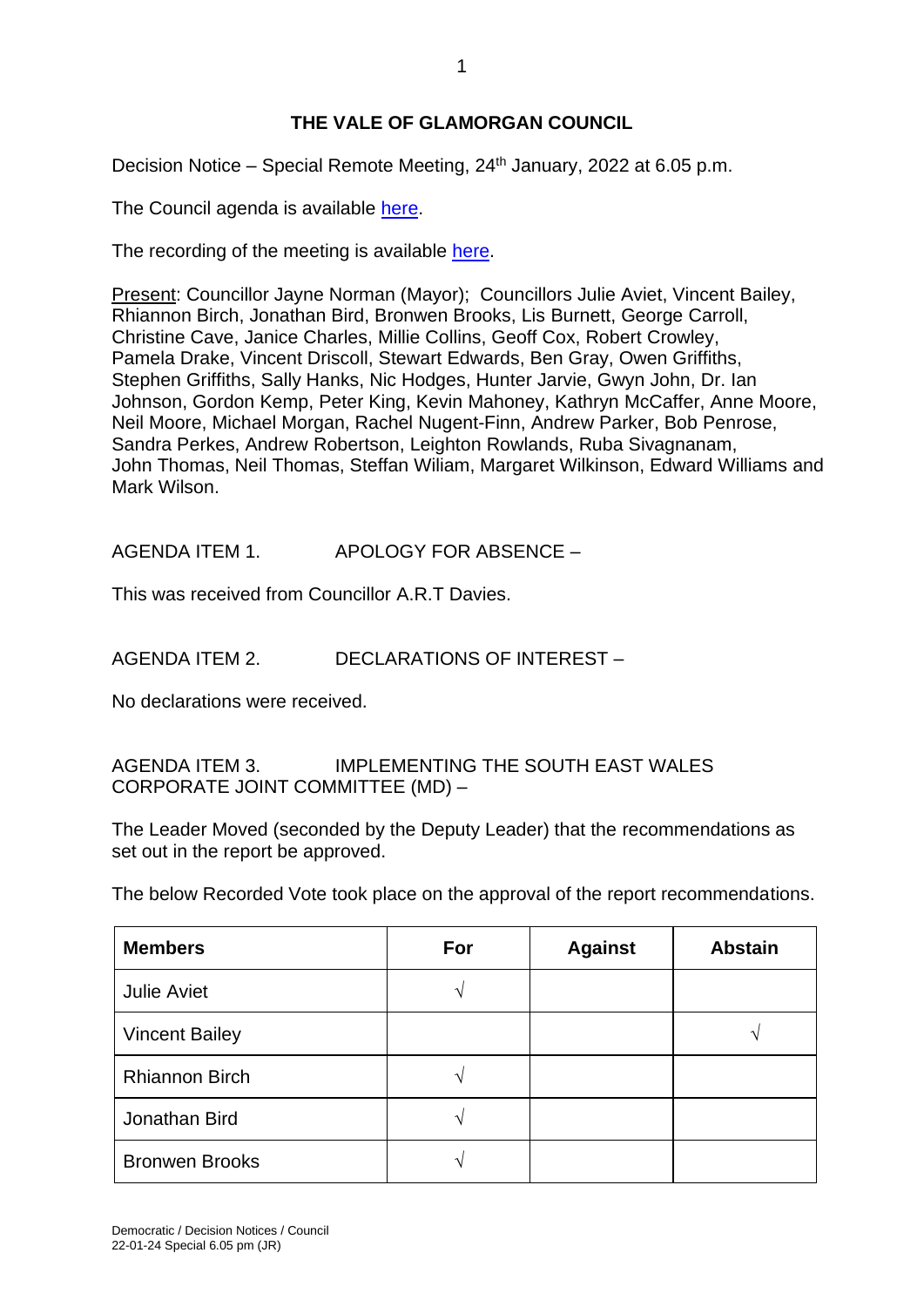| <b>Lis Burnett</b>       | V         |           |
|--------------------------|-----------|-----------|
| George Carroll           |           | $\sqrt{}$ |
| <b>Christine Cave</b>    |           |           |
| <b>Janice Charles</b>    |           | $\sqrt{}$ |
| <b>Millie Collins</b>    | $\sqrt{}$ |           |
| Geoff Cox                | $\sqrt{}$ |           |
| <b>Robert Crowley</b>    |           |           |
| Pamela Drake             | $\sqrt{}$ |           |
| <b>Vince Driscoll</b>    |           | V         |
| <b>Stewart Edwards</b>   |           | V         |
| Ben Gray                 | $\sqrt{}$ |           |
| <b>Owen Griffiths</b>    | $\sqrt{}$ |           |
| <b>Stephen Griffiths</b> |           | V         |
| <b>Sally Hanks</b>       | $\sqrt{}$ |           |
| Nic Hodges               | V         |           |
| Hunter Jarvie            | $\sqrt{}$ |           |
| Gwyn John                | $\sqrt{}$ |           |
| lan Johnson              | $\sqrt{}$ |           |
| Gordon Kemp              |           | $\sqrt{}$ |
| Peter King               | $\sqrt{}$ |           |
| Kevin Mahoney            |           | V         |
| Kathryn McCaffer         | $\sqrt{}$ |           |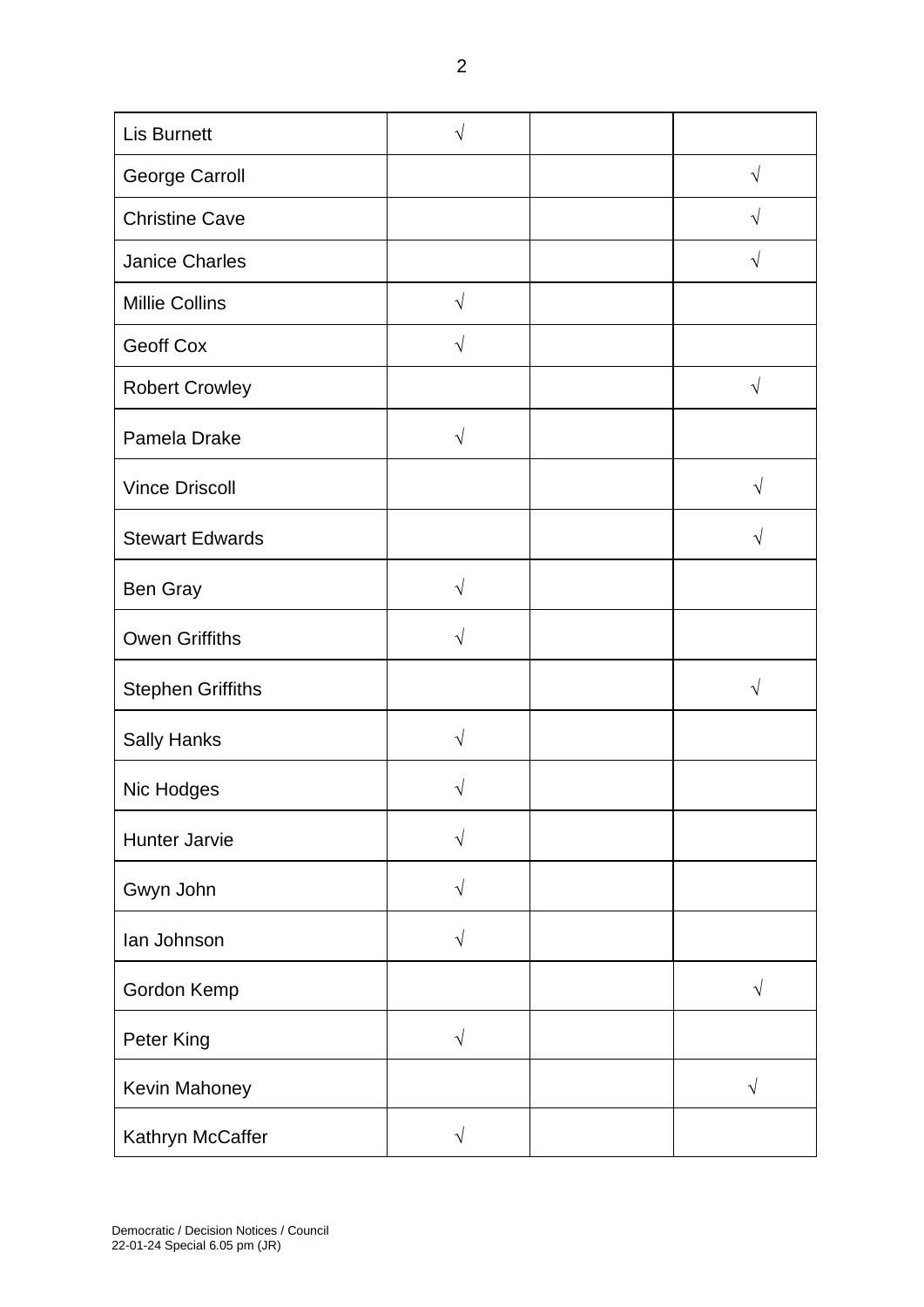| Anne Moore              | V          |           |           |
|-------------------------|------------|-----------|-----------|
| <b>Neil Moore</b>       | $\sqrt{}$  |           |           |
| Michael Morgan          | V          |           |           |
| Jayne Norman            | $\sqrt{}$  |           |           |
| Rachel Nugent-Finn      |            |           | $\sqrt{}$ |
| <b>Andrew Parker</b>    | $\sqrt{ }$ |           |           |
| <b>Bob Penrose</b>      |            |           | $\sqrt{}$ |
| <b>Sandra Perkes</b>    | $\sqrt{ }$ |           |           |
| <b>Andrew Robertson</b> |            | $\sqrt{}$ |           |
| Leighton Rowlands       |            |           | V         |
| Ruba Sivagnanam         | $\sqrt{ }$ |           |           |
| John Thomas             | V          |           |           |
| <b>Neil Thomas</b>      | $\sqrt{}$  |           |           |
| <b>Steffan Wiliam</b>   |            |           |           |
| Margaret Wilkinson      | $\sqrt{ }$ |           |           |
| <b>Edward Williams</b>  | $\sqrt{}$  |           |           |
| Mark Wilson             | $\sqrt{}$  |           |           |
| <b>TOTAL</b>            | 30         | 1         | 13        |

The Motion was carried.

RESOLVED –

(1) T H A T the interim governance and delivery model for implementation of the South East Wales Corporate Joint Committee and the 'twin track' arrangements proposed across operation of Cardiff Capital Region City Deal, alongside initial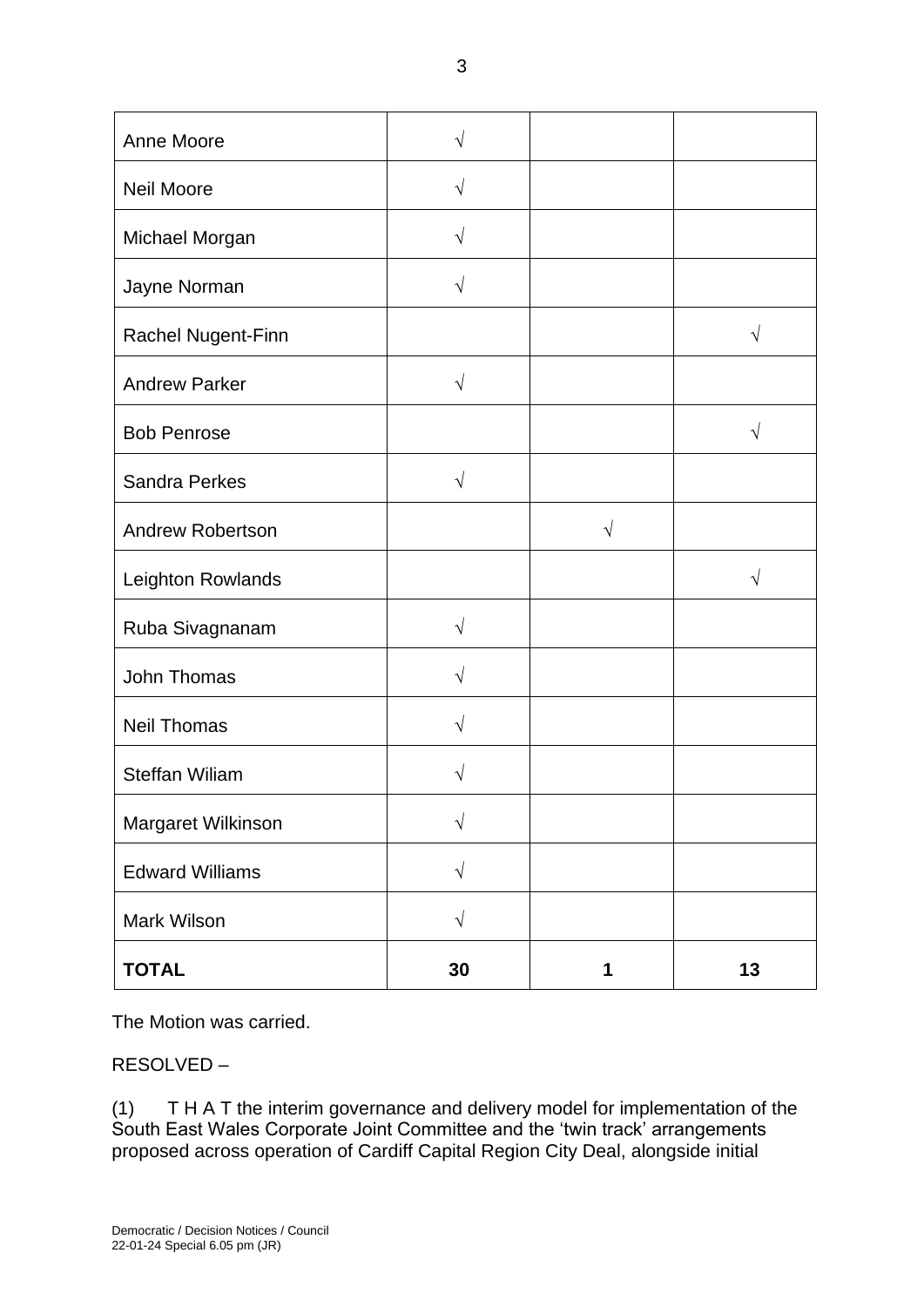enactment of a 'bare minimum' Corporate Joint Committee – and until such time the proposed 'lift and shift' approach could occur be noted.

(2) T H A T the requirement for the Corporate Joint Committee to set and approve a budget on or before 31<sup>st</sup> January, 2022 and the steps set out in the report to enable this be noted.

(3) T H A T the risks and issues set out in the report which required ongoing monitoring, mitigation and management be noted.

(4) T H A T the request made by Cardiff Capital Region of Welsh Government to amend the Corporate Joint Committee regulations to change the date on which immediate duties commenced under the Regulations from 28<sup>th</sup> February, 2022 to 30th June, 2022 be noted and supported.

(5) T H A T it be noted that the draft Standing Orders for the Corporate Joint Committee which were being written were to be considered at the inaugural meeting of the Corporate Joint Committee on 31<sup>st</sup> January, 2022.

(6) T H A T the work ongoing by Cardiff Capital Region and its constituent Councils to work with Welsh Government, Audit Wales and advisors as appropriate, to help inform resolution of the remaining issues wherever possible be noted.

(7) T H A T the interim Head of Finance / Section 151 Officer, in consultation with the Managing Director and Leader, be granted delegated authority to agree the Council's contribution to the budget of the South East Wales Corporate Joint Committee in line with paragraph 4.9 of the report by 31<sup>st</sup> January, 2022, and funded as detailed in paragraph 4.10 of the report.

(8) T H A T, subject to Resolution (7) above, it be noted that the Leader had a duty, together with the Leaders of the other constituent Councils, to consider and set the first budget of the South East Wales Corporate Joint Committee by 31<sup>st</sup> January, 2022 in order to ensure the Council was complying with the legislation as required.

(9) T H A T the Monitoring Officer / Head of Legal and Democratic Services be granted delegated authority to serve formal written notice in accordance with Clause 2.1.2 of the Cardiff Capital Region's Joint Working Agreement following the inception of the Corporate Joint Committee.

## Reasons for decisions

(1-6) Having regard to the contents of the report and discussions at the meeting.

(7) To provide delegated authority to enable the Council's contribution to the budget of the South East Wales Corporate Joint Committee to be determined and agreed.

(8) Having regard to the contents of the report and discussions at the meeting and to allow for the transition from the Cardiff Capital Region to the Corporate Joint Committee in due course.